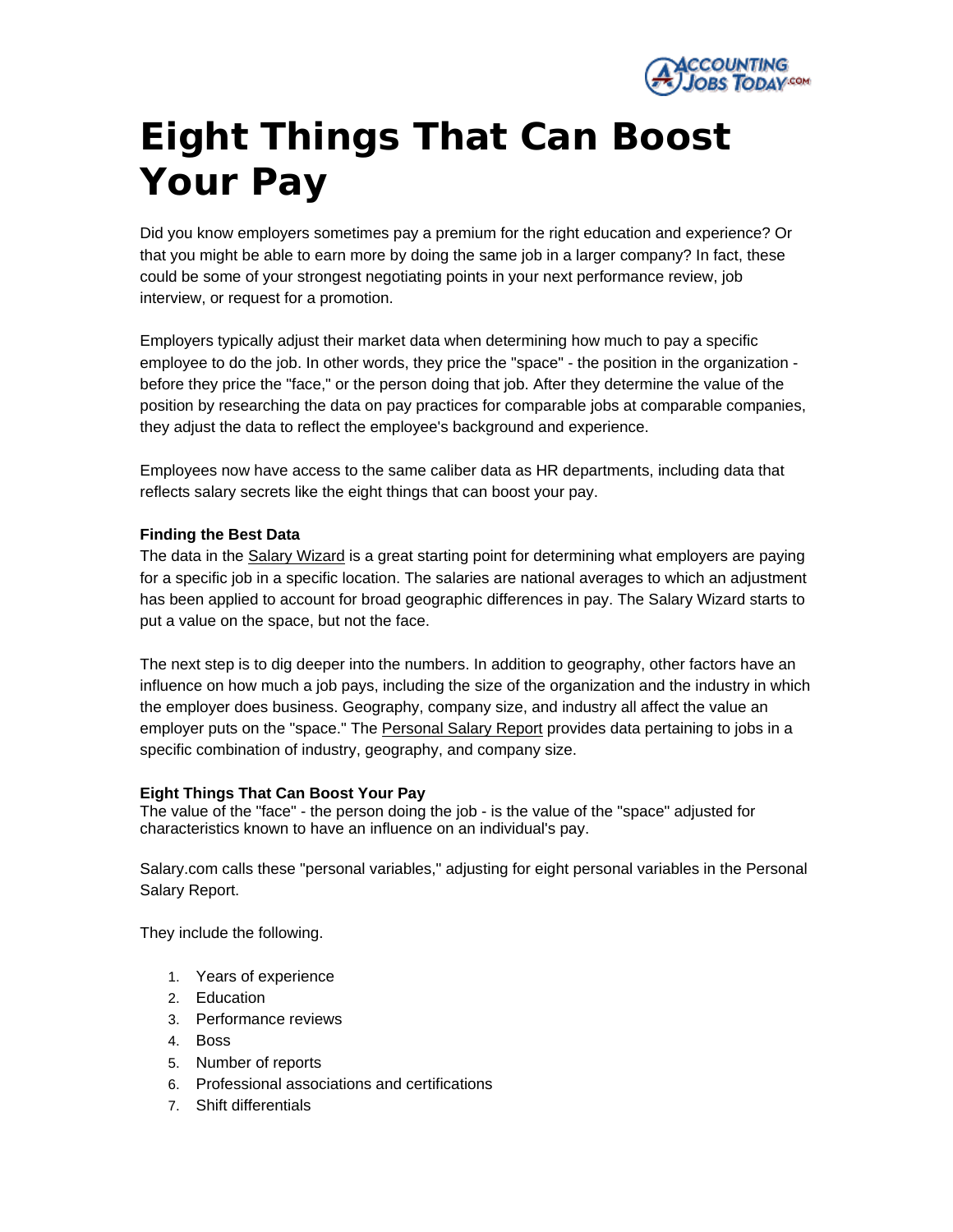

8. Hazardous working conditions

#### **Years of experience**

Typically, more experience results in higher pay – up to a point. Similarly, if the position calls for someone with 10 years of experience in a particular occupation, and you don't meet those requirements, you may find yourself on the lower end of the pay scale. **Negotiation tip:**  emphasize your years of experience if you have slightly more than what's required; if you have too much experience, you may be overqualified.

## **Education**

The match between your education and what's normally required for your job usually affects your pay. Plus, the quality of education can affect salary. Earning a degree from a top program typically has a positive influence on pay, while earning a degree from a school that's considered weak in a particular field may decrease your earning potential. **Negotiation tip:** emphasize your education if it is more than what's called for in the job - and it's relevant.

## **Performance reviews**

Since most employers base their pay decisions at least partly on individual performance, this is an important variable when being considered for a pay increase or promotion. Even when applying for a new job, this information may be important to your prospective employer, as it gives a more complete picture of your abilities. **Negotiation tip:** performance has a significant impact on pay, especially incentive pay.

## **Boss**

The more discretion and latitude you have in relation to your company's success, the more directly your decisions and actions will affect the bottom line – and your own. And if your boss is higher on the corporate hierarchy, his or her recommendations concerning your pay have less chance to be overridden in the cycles of review. **Negotiation tip:** in the interview process, find out who the position reports to, along with the position's potential for growth.

#### **Number of reports**

The more employees you manage, the higher your pay in certain jobs. Of course, your level of success is also based on the performance of the employees you manage. **Negotiation tip:**  emphasize the successes of those who report to you or who reported to you in your previous position.

## **Professional associations and certifications**

Certifications and memberships in professional organizations or trade associations can have a positive effect on pay. However, if a job calls for a certification you don't have, you might not get the job or your pay might be set at the lower end of the range. Some employers require employees without certifications to work toward them. **Negotiation tip:** if you have a certification that is optional, but considered a plus, that means you can expect to earn a little more because of it.

#### **Shift differentials**

In certain jobs, workers may be expected to perform tasks during less favorable shift times. These employees are typically paid a premium due to the higher social and physical costs